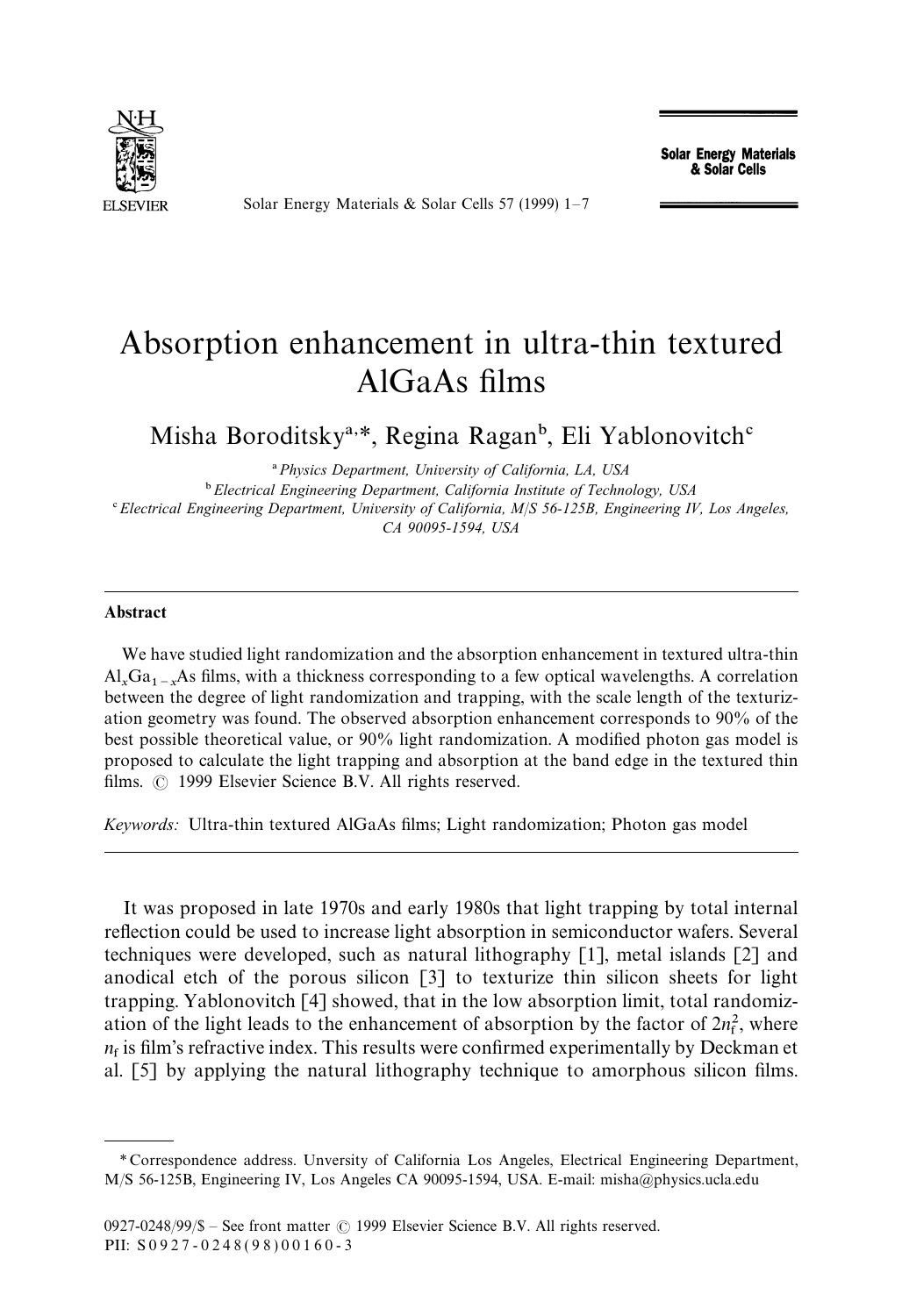| GaAlAs | $0.32 \mu m$ | Window layer      |  |
|--------|--------------|-------------------|--|
| GaAs   | $0.20 \mu m$ | Active layer      |  |
| GaAlAs | $0.44 \mu m$ | Window layer      |  |
| AlAs   | $0.05 \mu m$ | Sacrificial layer |  |
| GaAs   | $>100 \mu m$ | Substrate         |  |
|        |              |                   |  |

Table 1 Structure of the GaAs/AlGaAs quantum well wafer

However, at the moment there is no theory for angular dependence of light scattering from surfaces produced by this process because perturbation methods require that the ratio of roughness height to the wavelength be small [6] while the quasi-classical small slope approximation [7] require a relatively smooth surface.

In this paper we report results of our study of light randomization and absorption enhancement in ultra-thin GaAs/AlGaAs films with a thickness of only a few optical wavelength. The ultra-thin films were textured using the natural lithography while varying the density of cylindrical surface structures. A modified photon gas model, which successfully describes the absorption at the band edge will be presented.

The sample preparation method is by natural lithography: A GaAs/AlGaAs double hetero-structure wafer (see Table 1) is patterned with commercially available carboxylate modified 0.95 µm polystyrene spheres. The sphere solution is first diluted with methanol to  $1\%$  concentration by weight and then surface deposited by dropping a small quantity of a solution on the wafer and spinning the wafer at 1500*—*2000 rpm. The wafer is spun to distribute the spheres across the surface, and to allow the methanol to evaporate. The sphere solution concentration and the revolution speed were varied until the conditions were found such that approximately 50% of the wafer area is covered by spheres. From Fig. 1a*—*d, the effect of varying the angular velocity (while holding constant the sphere concentration in solution) on sphere areal density can be seen. The resultant sphere density distribution does not vary significantly across the surface of a given sample. The key point is to avoid building up multiple layers of spheres, which totally coat the surface and provide no patterning.

When the desired sphere distribution is obtained, the sample is etched using the chemically assisted ion beam etching process to transfer a pattern, using the spheres as a lithographic mask. In our work the transferred pattern consists of  $0.25 \mu m$ high mesas, which is approximately  $\frac{3}{4}$  of the thickness of the top AlGaAs layer. Following etching, the top three epitaxial layers ( $\sim 1 \,\mu m$ ) of the wafer, containing the active layer of the device, are removed from the substrate using the epitaxial lift-off procedure (ELO) [8]. The sample is bonded to a glass slide with the untextured side against the glass by using a UV curable polyurethane adhesive. The spectral reflectance,  $R(\lambda)$ , of the textured and untextured film was measured over a white surface using a standard integrating sphere setup. Then, absorbance  $A(\lambda)$  of the sample simply becomes

$$
A(\lambda) = 1 - R(\lambda),\tag{1}
$$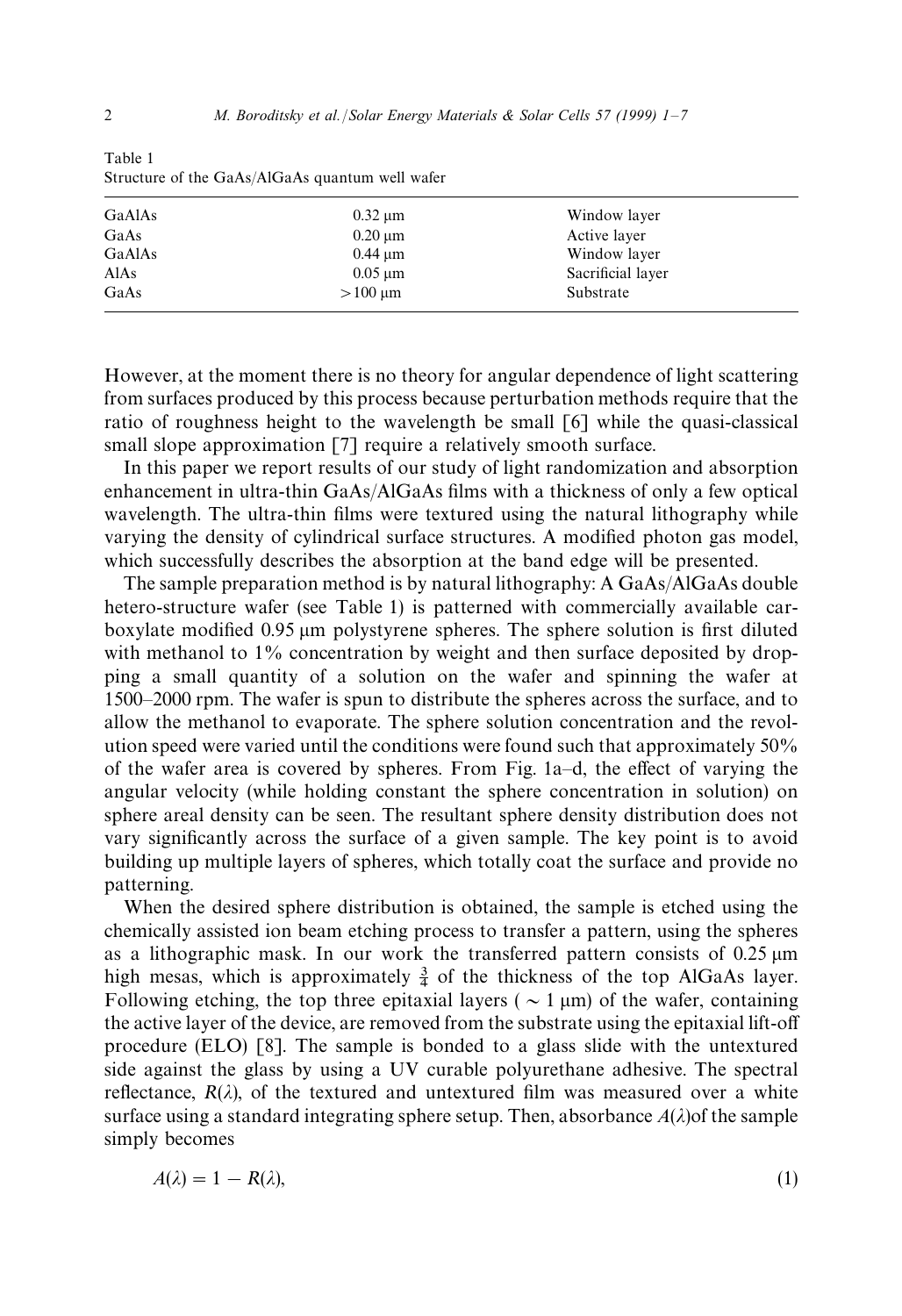

Fig. 1. Variation of sphere density with angular velocity. The concentration is 30 drop of sphere solution in 1.5 ml of methanol. The darker area represents spheres. The spheres tend to cluster at higher surface concentrations: (a) sphere distribution for 1800 rpm; (b) sphere distribution for 1700 rpm; (c) sphere distribution for 1600 rpm; (d) sphere distribution for 1550 rpm.

since there is no transmission outside of the sphere. Samples were held horizontally by gravity so that no optically absorbing adhesive materials were necessary inside the sphere. In all our measurements, the probe beam was incident on the glass side with the semiconductor film on the rear, as shown in Fig. 2. In this configuration specular reflections from the glass*—*air and the semiconductor/glass interfaces were identical for the textured and untextured samples. Thus, changes in reflectivity at the front surface were not a concern, since the texturing was at the rear surface.

In all the textured samples, an increase in absorption was measured in comparison with the untextured films (see Figs. 3 and 4). The maximum theoretical absorption, which can be attained is  $\approx 80\%$  due to incident beam reflectivity from the glass/air  $(4\%)$  and semiconductor/glass  $(16\%)$  interfaces. The best results were attained for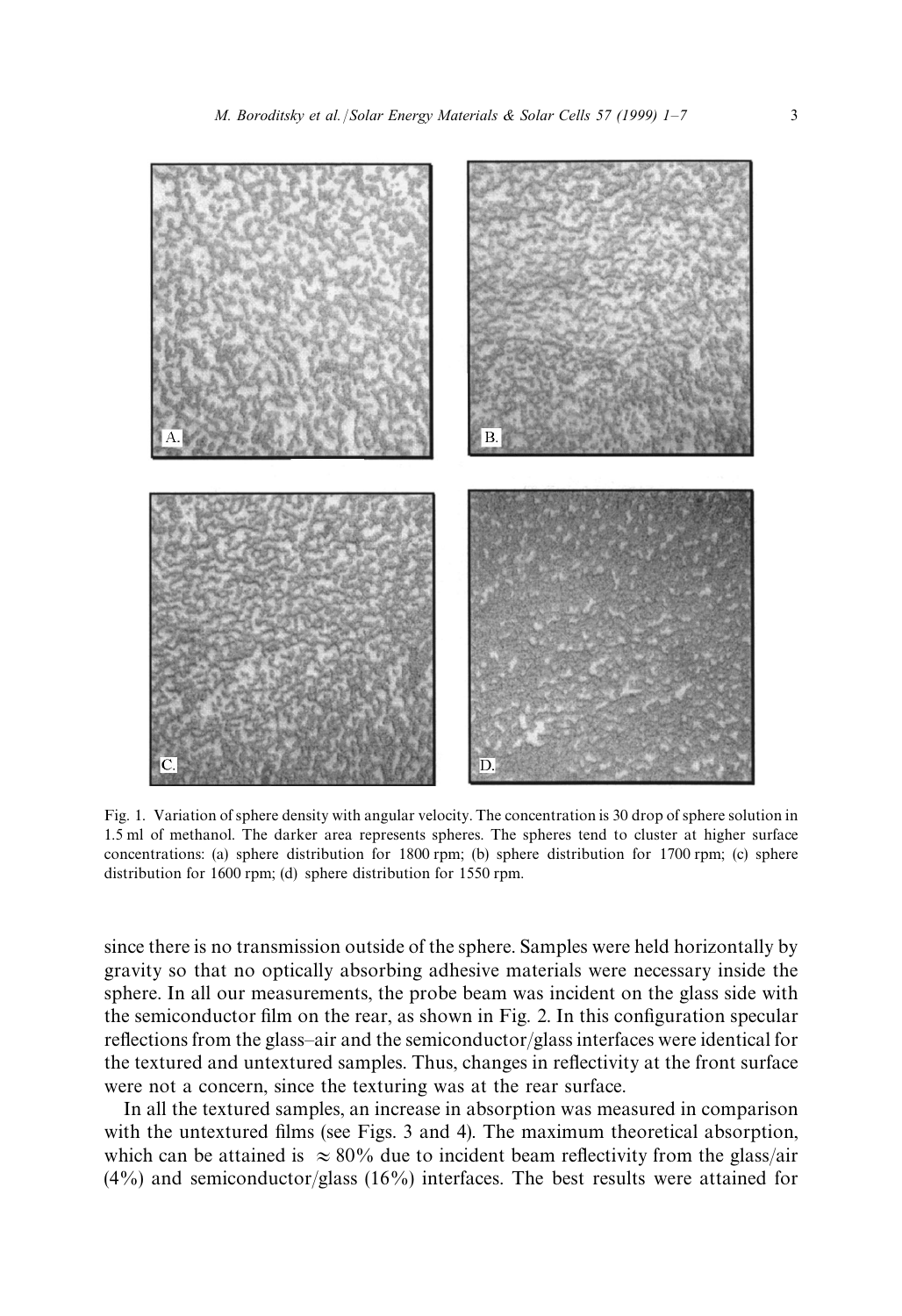

Fig. 2. Experimental configuration and definition of terms used in the modeling.



Fig. 3. Sample with the sparse distribution of spheres. The absorption enhancement is minimal.



Fig. 4. Sample with 50% of the surface area covered with spheres. A large absorption enhancement is obtained near the band edge.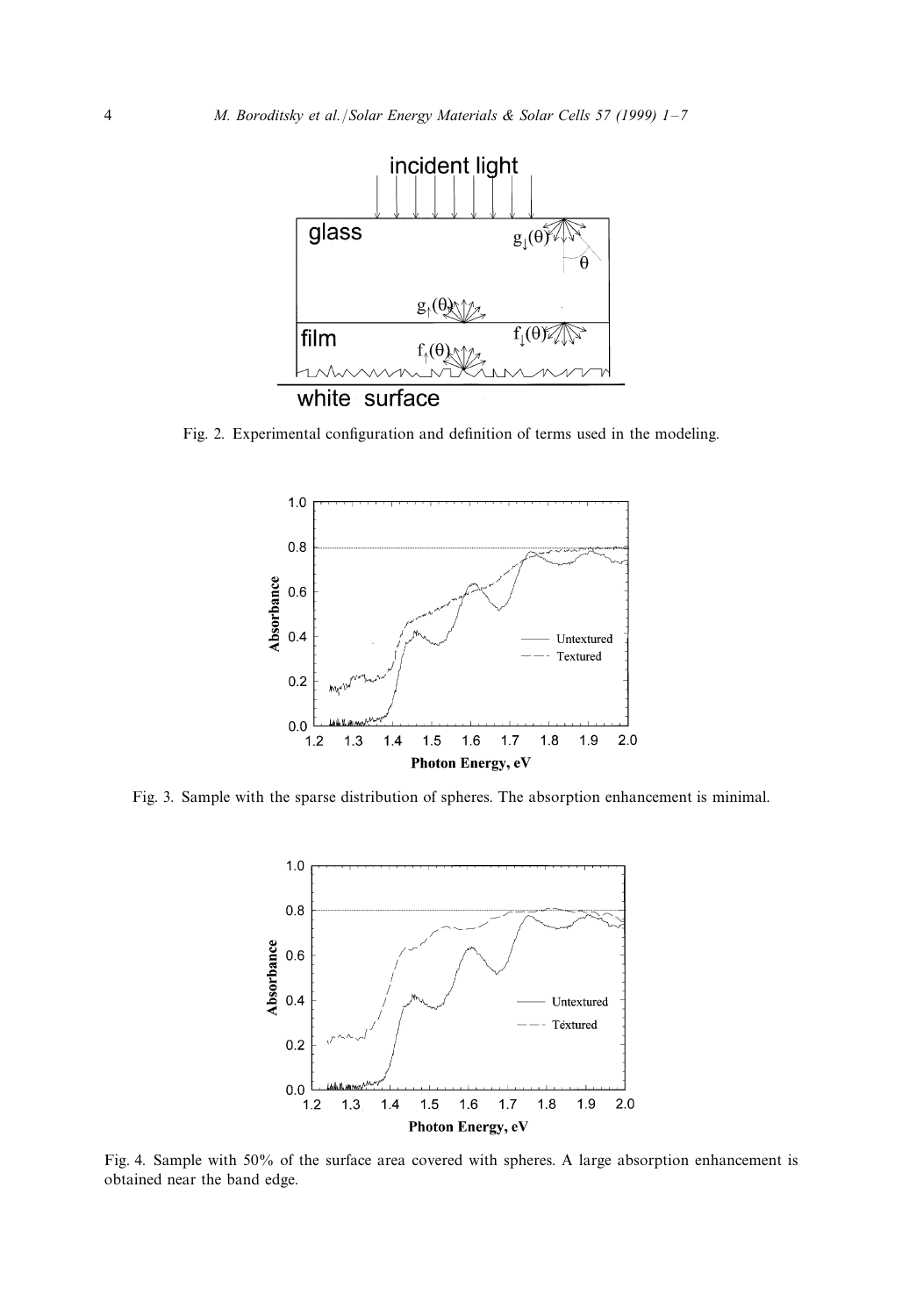

Fig. 5. Comparison between the maximum theoretical absorption for a textured film and the values obtained experimentally.

samples, which were coated by approximately 50% area coverage of polystyrene spheres and the corresponding  $0.25 \mu m$  high mesas. An absorbance increase from 45% up to  $\approx$  75% of a maximally achievable result occurs for the sample in Fig. 4 near the band edge. In our best samples, the experimental value nearly reaches the maximum absorbance predicted by theory, as can be seen in Fig. 5. The absorbance oscillations, which occur for photon energies above the bandgap, are due to Fabry*—*Perot fringes. The damping of these Fabry*—*Perot oscillations in the textured film is an additional evidence of light randomization produced through surface texturization. At energies below the band gap, free carrier absorption is enhanced from  $\langle 1\%$  up to the level of  $\approx$  20%. Unfortunately, this produces heat rather then electron–hole pairs.

We now describe the photon gas model:

Consider a system consisting of the semiconductor film of thickness *d* with absorption coefficient  $\alpha$  and refractive index  $n_f$  attached to a glass slide with the index of refraction *n*<sub>g</sub> (as in Fig. 2). One surface of the film (opposite to the glass) is textured and lies adjacent to the white reflecting surface so that incident monochromatic light enters the film after passing through the glass slide. We assume that all photons which reach the textured surface and white backing are scattered in all upward directions with distribution function  $S(\theta)$ , where  $\theta$  is the polar angle. If scattering is perfectly Lambertian,  $S(\theta) \propto \cos \theta$ . Further, let us call  $f_1(\theta)$  the flux density of photons in the film near the textured surface, which are traveling up at angle  $\theta$ . Due to symmetry,  $f_1$  depends only on  $\theta$ . Also, let  $f_{\downarrow}(\theta)$  be a flux of photons in the film near the film/glass interface, which are traveling down at angle  $\theta$ . In the same manner,  $g_1(\chi)$  and  $g_1(\chi)$  are defined as the photon flux densities in the glass at the film/glass interface going up and at the glass/air interface going down, respectively (Fig. 2). Reflection at the glass/air boundary gives a relation between  $g_1(\chi)$  and  $g_1(\chi)$ :

$$
g_{\downarrow}(\chi) = R_{\text{ag}}(\chi)g_{\uparrow}(\chi),\tag{2}
$$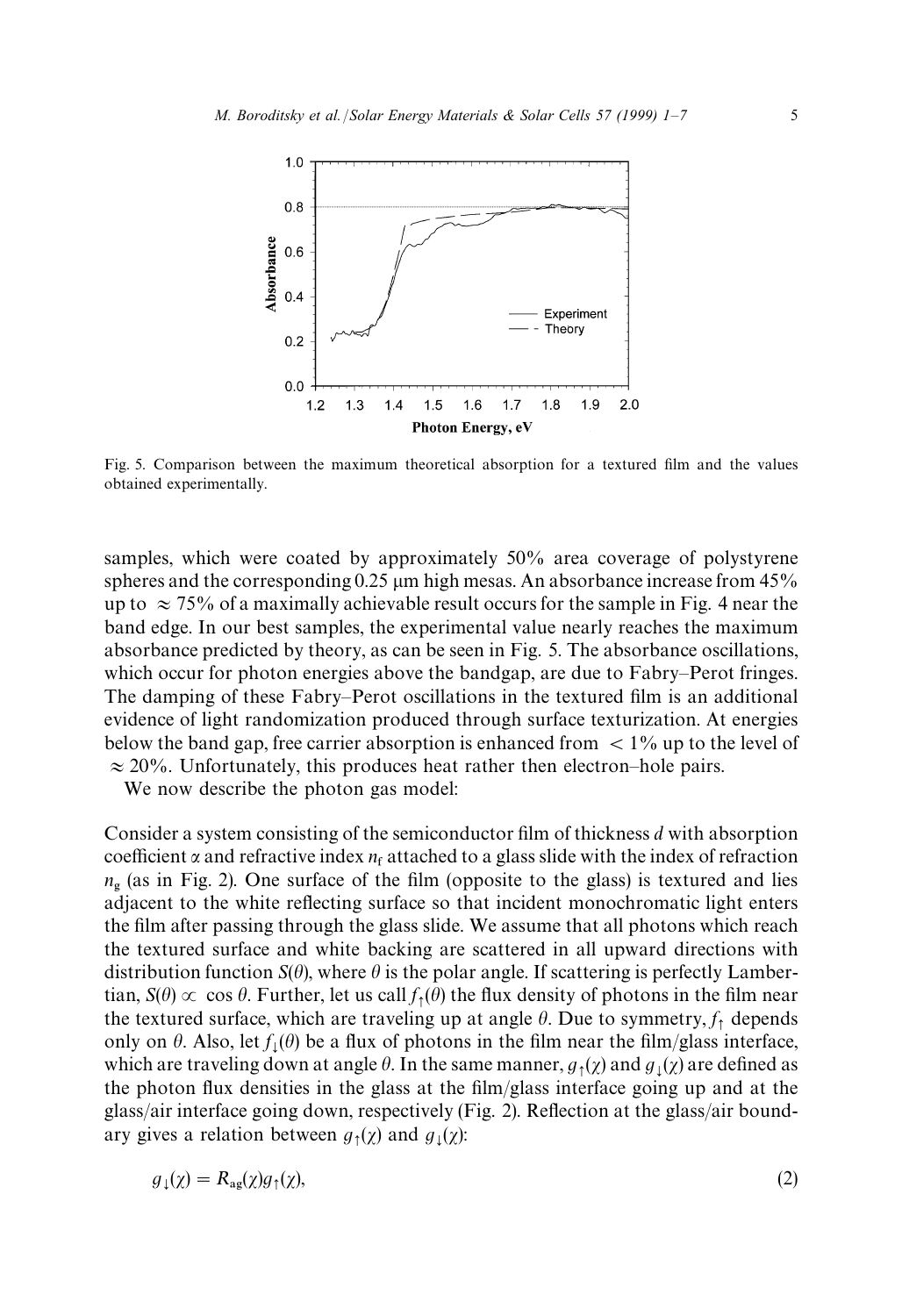where  $R_{\text{av}}(\chi)$  is the reflection coefficient at the glass/air boundary given by the Fresnel formulae. Detailed balance at the glass/film interfaces results in the following relation:

$$
g_{\uparrow}(\chi) = f_{\uparrow}(\theta) \exp\left(-\alpha d/\cos\theta\right) T_{\text{fg}}(\theta) + g_{\downarrow}(\chi) R_{\text{fg}}(\theta),\tag{3}
$$

where  $\gamma$  and  $\theta$  are related by Snell's law. This formula simply states that flux aimed upward in the glass is formed by reflection of photons in the glass from the film/glass boundary and by transmission of the film photon flux, attenuated in the absorbing film, through the same boundary. The same reasoning provides another relation for  $f_{\downarrow}(\theta)$  in the semiconductor film:

$$
f_{\downarrow}(\theta) = f_{\uparrow}(\theta) \exp(-\alpha d/\cos \theta) R_{fg}(\theta) + g_{\downarrow}(\chi) T_{fg}(\theta). \tag{4}
$$

Also, the upward photon flux at the bottom surface is formed by the scattering of incoming flux and the downward flux of photons on the textured surface. If a monochromatic photon flux of intensity *I* is incident on the glass surface, to a good approximation  $IT_{\text{ag}}(0)T_{\text{fg}}(0)(1 + R_{\text{fg}}(0)R_{\text{ag}}(0))$  is transmitted into the semiconductor, and photon flux that reaches the textured surface has intensity

$$
I_{\rm tx} = I T_{\rm ag}(0) T_{\rm fg}(0) (1 + R_{\rm fg}(0) R_{\rm ag}(0)) \exp(-\alpha d/\cos \theta). \tag{5}
$$

Since there is no absorption on the bottom surface, the incoming flux must totally balance the outgoing flux. This gives the final equation for the system:

$$
\int f_{\uparrow}(\theta) \cos \theta \, d\Omega = I_{\text{tx}} + \int f_{\downarrow}(\theta) \exp \left( - \alpha d / \cos \theta \right) \cos \theta \, d\Omega, \tag{6}
$$

where integration is performed over  $2\pi$  steradian. These equations can be solved for any assumed angular distribution of light scattering  $f_1(\theta) = S(\theta)$  by integration of Eq. (6) over the solid angles. In the photon gas model of Deckman et al. [5] an average Lambertian length for absorption is used. This is not valid for the strongly nonlinear dependence of absorption on the propagation angle. Our theory, being more general, explicitly takes into account absorption of photons scattered at different angles. Instead of assumption of totally randomized photons, the model can deal with any angular dependence of scattering, such as Lambertian in this paper. It can also accommodate a dependence on incoming beam incidence angle. Instead of treating the freestanding film, the sample is treated as bonded on the glass or sapphire slide, thus taking into account a practical problem of the light trapping in the supporting slide.

Given this photon gas model, the amounts of reflected and absorbed light can be calculated. Knowing the absorption spectrum of the film and its dispersion, one can obtain the full spectral dependence of absorbance of the textured semiconductor film bonded to a glass slide. Since the samples we studied contained various  $Al_xGa_{1-x}As$ alloy layers, the absorption coefficient  $\alpha$  and the refractive index  $n_f$  in the above formulae are average values weighted by the thickness of the corresponding layers. The calculated absorbance dependence for perfect Lambertian texturing is presented in Fig. 5 along with the experimental curve. Two curves show good agreement leading us to believe that in the samples which have approximately 50% of the surface area